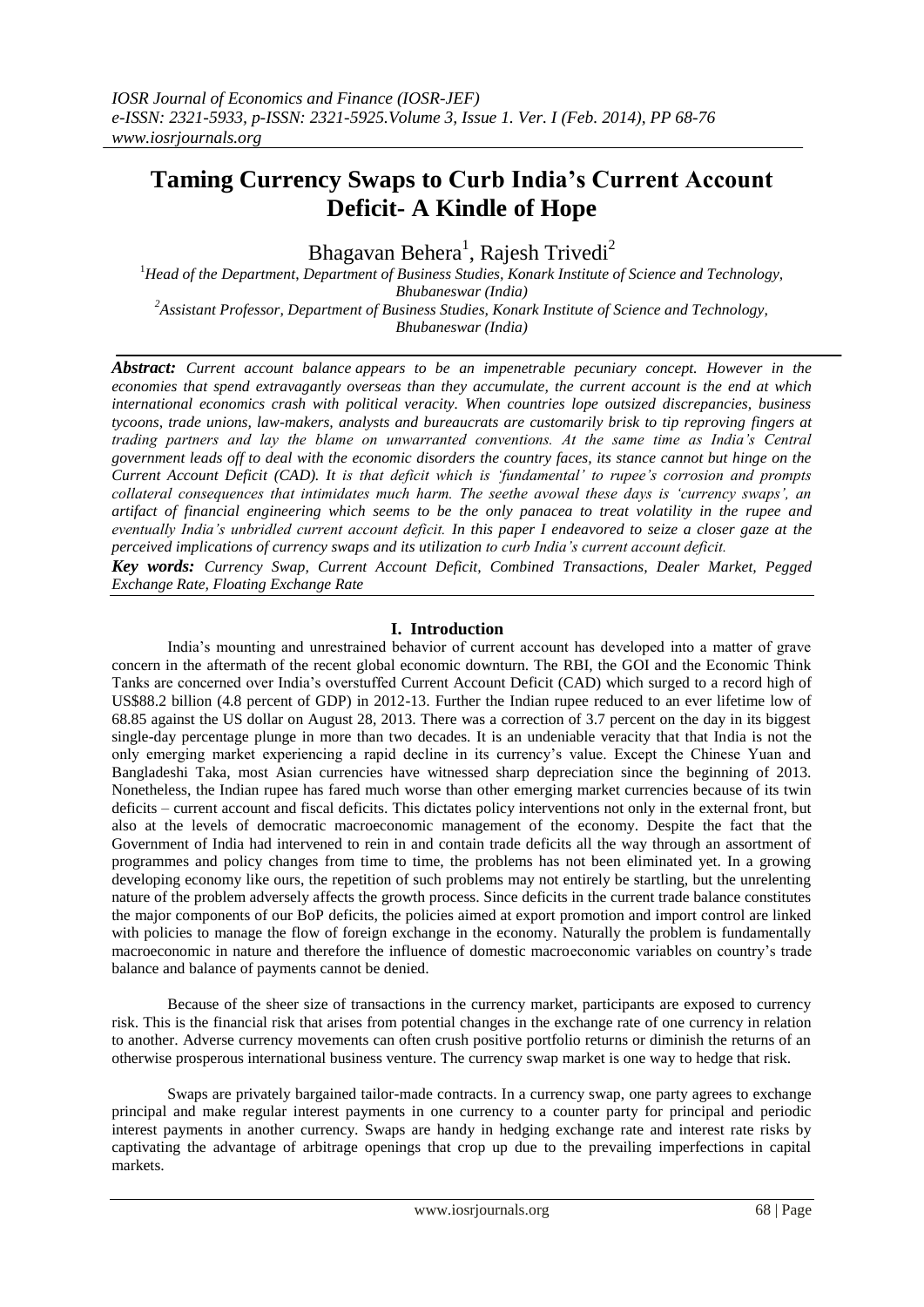## **The objectives of this study are:**

- \* To present an overview of currency swaps, and analyze the participants in currency swaps
- \* To study in detail the basic types of swaps and creation of synthetic instruments
- \* To emphasize the need for a currency-swap deal
- \* To best part the pros and cons of currency swap deals
- \* To catalog most recent currency swap deals (2012-2013)
- \* To itemize Chinese experience
- \* To evaluate the relevance of currency swaps to India

## **II. Meaning and Definitions of Currency Swap**

A swap is an agreement between two parties to swap over series of cash flows for a preordained period of time. It is a kind of financial transaction which has many variations, typically highly complex. It involves a simultaneous exchange of assets (the swap) by counterparties for other different assets of comparable value. The assets may be commodities or they may be financial instruments involving [interest rates](http://www.teachmefinance.com/kindsofinterestrates.html) , [cash flows](http://www.teachmefinance.com/futurevalueofanunevencashflow.html) , [foreign](http://www.teachmefinance.com/forex.html)  [exchange](http://www.teachmefinance.com/forex.html) , debts or equities. As a rule, at the time the contract is initiated, at least one of these series of cash flows is determined by a random or uncertain variable, such as an interest rate, foreign exchange rate, equity price or commodity price. Theoretically, one may view a swap as either a portfolio of forward contracts, or as a long position in one bond coupled with a short position in another bond. In addition to financial profits, the swaps have many purposes such as limiting risks, overcoming restrictions in certain markets, or balancing portfolios. A [currency swap](http://www.investopedia.com/terms/c/currencyswap.asp) is a financial instrument that helps parties swap [notional principals](http://www.investopedia.com/terms/n/notionalprincipalamount.asp) in different currencies and thus pay interest payments on the received currency. Alternatively a currency swap can be portrayed as a foreign-exchange agreement between two institutions to exchange aspects (namely the [principal](http://en.wikipedia.org/wiki/Loan) and/or [interest](http://en.wikipedia.org/wiki/Interest) payments) of a [loan](http://en.wikipedia.org/wiki/Loan) in one currency for equivalent aspects of an equal in [net present](http://en.wikipedia.org/wiki/Net_present_value)  [value](http://en.wikipedia.org/wiki/Net_present_value) loan in another currency.

#### **Definitions:**

- Merriam-Webster dictionary defines a swap as 'to replace (something) with something else' or 'togive something to someone and receive something in return' or 'to trade or exchange (things)'
- A swap is an exchange of cash flows over time between two counter parties. (Smith *et al*: 252)
- **Traditionally, the exchange of one security for another to change the maturity (bonds), quality of issues** (stocks or bonds), or because investment objectives have changed. Recently, swaps have grown to include currency swaps and interest rate swaps. (Investopedia)
- A foreign exchange swap is an agreement between two parties to exchange a given amount of one currency for another and, after a period of time, to give back the original amounts swapped. (Eiteman)
- Foreign Currency Swap is an agreement to make a currency exchange between two foreign parties. The agreement consists of swapping principal and interest payments on a loan made in one currency for principal and interest payments of a loan of equal value in another currency. (Investopedia)

In a currency swap, the parties to the contract exchange the principal of two different currencies immediately, so that each party has the use of the different currency. They also make interest payments to each other on the principal during the contract term. In many cases, one of the parties pays a fixed interest rate and the other pays a floating interest rate, but both could pay fixed or floating rates. When the contract ends, the parties reexchange the principal amount of the swap. In the beginning, currency swaps were used to give each party access to enough foreign currency to make purchases in foreign markets. Increasingly, parties arrange currency swaps as a way to enter new capital markets or to provide predictable revenue streams in another currency.

#### **III. Nascence of Currency Swaps**

The brainwave of financial swaps was crafted in the UK as a mechanism of evading foreign-exchange controls in the 1970's, which were aimed to avert an outflow of British Capital. At that time, the British government levied on foreign exchange transactions involving British pounds to make outflow of capital more costly in order to stimulate domestic investment. During that period, companies recurrently exploited successive loans to avoid such taxes. The mechanism of successive loans is: they involved two companies domiciled in two different countries. One company agreed to borrow funds in its own country and then lend those borrowed funds to the other company. The second company, in return, borrowed funds in its own country and lent them to the first company. By doing so, both companies were able to access the foreign capital market without formal exchanges of currencies and thus avoided any foreign exchange taxes.

This trouble-free arrangement later developed into more sophisticated cross currency swaps and interest rate swaps with banks and investment houses as middlemen to bridge counterparties who needed these arrangements. The first formal currency swap, as opposed to the then used parallel loans structure, was transacted by Citicorp International Bank for a \$US 100,000,000 10 year US Dollar Sterling swap between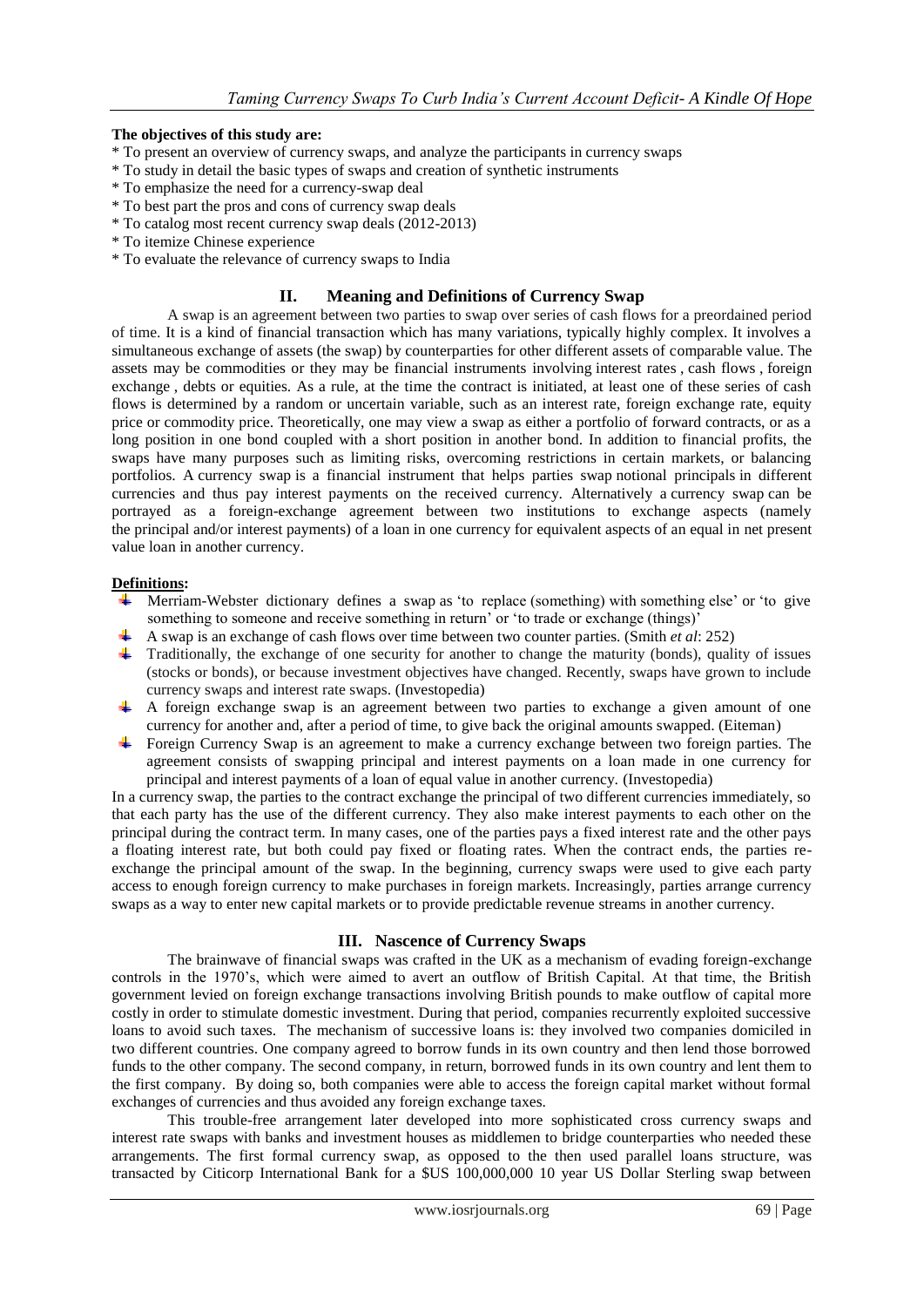Mobil Oil Corporation and General Electric Corporation Ltd (UK). The concept of the interest rate swap was developed by the Citicorp International Swap unit but cross-currency interest rate swaps were introduced by the [World Bank](http://en.wikipedia.org/wiki/World_Bank) in 1981 to obtain Swiss francs and German marks by exchanging cash flows with [IBM.](http://en.wikipedia.org/wiki/IBM) This deal was brokered by Salomon Brothers with a notional amount of \$210 million and a term of over 10 years.

# **IV. Mechanics of Currency Swap**

The diverse requirements of corporate treasurers, bank liability managers, finance ministers, and portfolio managers account for the rapid growth of the swap market. Basically, the currency swap can be subdivided into:\* Fixed rate currency swap \*\* Currency coupon swap

**4.1.1. Fixed Rate Currency Swap:** A fixed rate currency swap involves exchange between two counterparties of fixed rate of interest in one currency in return for fixed rate of interest in another currency. It basically involves three steps: initial exchange of principal, periodic interest payment and re-exchange of principal on maturity. The use of currency swaps can be demonstrated with the following example. An US multinational wants to finance the expansion plans of its subsidiary in India using its INR funding pool. An intermediary (bank) can suitably structure the deal so that the intercompany loan can be made at an attractive INR interest rate. This is exactly the kind of problem which currency swap solves. The benefits are twofold: firstly, the US parent can ensure that it gets to borrow at the most competitive rates and secondly, it minimizes foreign Currency risk.

**Initial Exchange of Principal**: The bank exchanges with the US parent an amount of INR equal to the principal of the intercompany loan in return for an equivalent amount of US dollars based on the spot rate. The INR amount is then passed on by the US parent to its Indian subsidiary by means of an intercompany loan.

**Periodic Interest Payments** : As time passes, the US parent then pays fixed INR as interest regularly to the bank (matched with the payment dates and amounts underlying the intercompany loan) in return for receiving fixed US dollar interest.

**Re-exchange of Principal on Maturity**: At maturity, the Indian subsidiary repays the INR principal amount which is passed on to the bank in exchange for the US dollar principal amount.

**4.1.2. Currency Coupon Swap:** A currency coupon swap is a combination of interest rate swap and fixed rate currency swap. The only difference between this and the earlier fixed rate currency swap is that the fixed interest rate in one currency is exchanged for floating rate interest in another currency. Let us examine how this works by means of an example. An US firm/corporation wants to enter into a major leasing contract for a capital project to be located in India. Assume that the prevailing tax laws of India provide tax advantages for lease contracts in INR. The American corporation wants to take advantage of the tax laws as it would reduce its lease rentals. On the flip side, designating a lease contract in INR would expose it to risk in fluctuations of both interest rates and exchange rates. Now, a bank can suitably structure a currency coupon swap to enable the US Corporation to obtain cost benefits available from the Indian lease and at the same time convert the underlying lease finance into a fully hedged fixed rate dollar liability. The bank pays the US Corporation on an operating basis the accurate amount due in INR based on Indian lease in return for the corporation paying an amount of fixed US dollars to the bank. The bank is hedged by entering into a series of currency coupon swaps of different maturities and principal amounts to match the structure of payments of the US Corporation.

A quick comparison between the fixed rate currency swap and currency coupon swap reveals that the risk could be slightly less in the latter. A fixed rate currency swap is exposed to:\* Exchange rate movements, \* Interest rate movement in currency 1, \* Interest rate movement in currency 2, \* Time to maturity.

The value of the contract at any point in time is the difference between the contracted and the current market exchange and interest rates. But, in the case of the currency coupon swap, the floating rate payment is reset and floating payment principal is not dependent upon long-term interest rates and is valued closer to the exact principal amount. The exchange rate exposure is the same for these two types of swaps. The interest rate exposure could be potentially higher in case of fixed rate currency swaps should the interest rates move in opposite directions. In the currency coupon contract, as the interest rate is set at regular intervals rather than at the end of transaction, it is more efficient.

#### **4.2. Simulated Examples of Basic Currency Swaps:**

There are four ways of basic currency swaps: fixed for fixed, fixed for floating or floating for fixed and floating for floating. Such deals are motivated by comparative advantage.

**Fixed exchange rate on both the currencies**: For example, a U.S. Company (Party A) that is looking to open up a plant in India where it's borrowing costs is higher than at home. Assuming a 1/60 (USD/INR) [exchange](http://www.investopedia.com/terms/e/exchangerate.asp)  [rate,](http://www.investopedia.com/terms/e/exchangerate.asp) the U.S. Company needs 120 million INR to complete an expansion project in India. The company can borrow 120 million INR at 8% in India, or \$2 million at 7% in the U.S. The company borrows the \$2 million at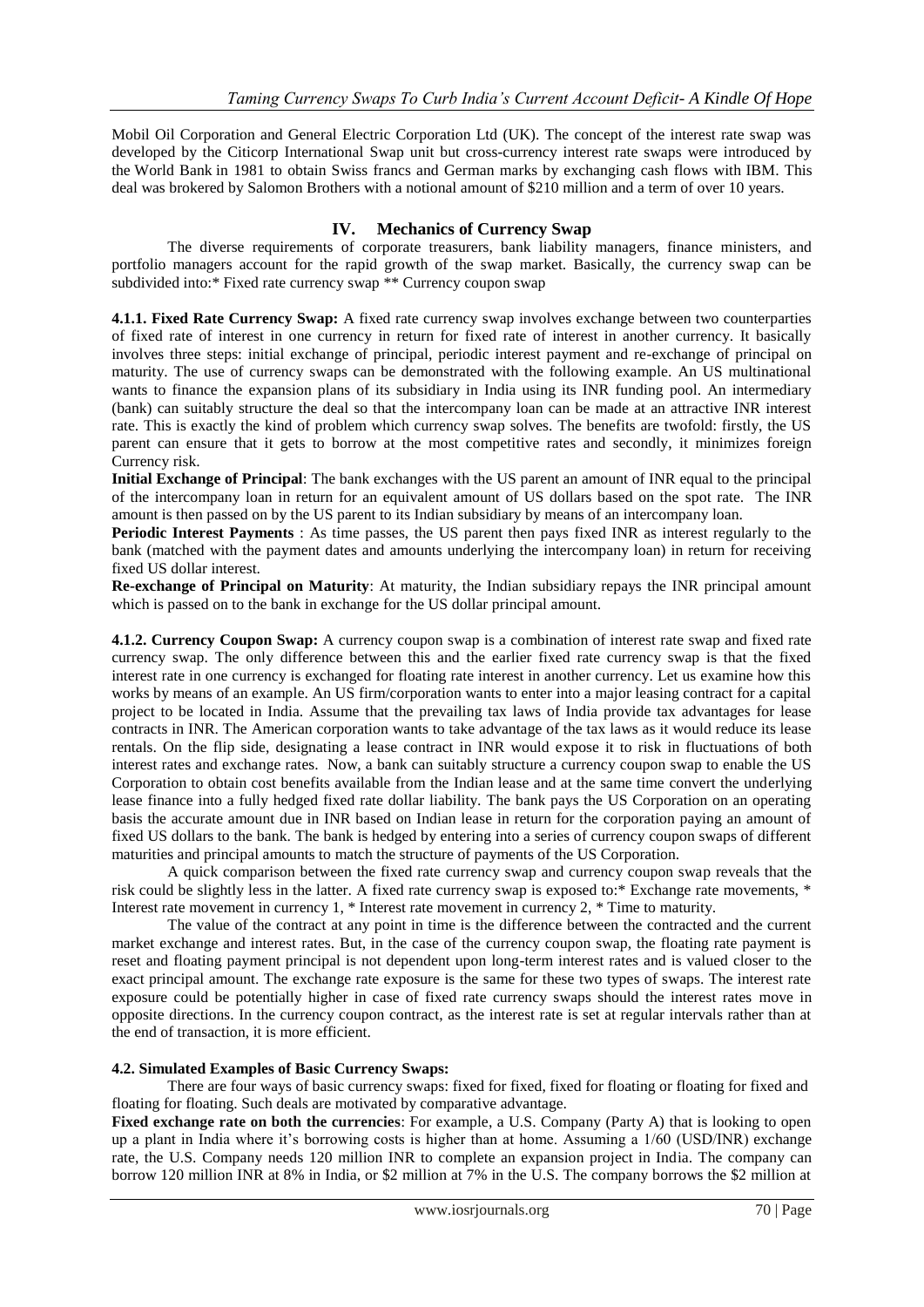7%, and then enters into a swap to convert the dollar loan into INR. The counterparty of the swap may likely be an Indian company (Party B) that requires \$2 million in U.S. funds. Likewise, the Indian company will be able to attain a cheaper borrowing rate domestically than abroad – let's say that the Indians can borrow at 6% within from banks within the country's borders. Let's take a look at the physical payments made using this swap agreement. At the outset of the contract, the Indian company gives the U.S. Company the 120 million INR needed to fund the project, and in exchange for the 120 million INR, the U.S. Company provides the Indian counterparty with \$2 million. Subsequently, every six months for the next three years (the length of the contract), the two parties will swap payments. The Indian bank pays the U.S. company the product of \$2 million (the notional amount paid by the U.S. company to the Indian bank at initiation), 7% (the agreed upon fixed rate), and .5 (180 days / 360 days). This payment would amount to \$70,000 (\$2 million x 7% x .5).

The U.S. company pays the Indian bank the product of 3 120 million INR (the notional amount paid by the Indian bank to the U.S. company at initiation), 6% (the agreed upon fixed rate), and .5 (180 days / 360 days). This payment would amount to 36, 00,000 INR (120 million INR x 6% x .5). The two parties would exchange these fixed two amounts every 6 months. 3 years after initiation of the contract, the two parties would exchange the notional principals. Accordingly, the U.S. Company would pay the Indian company 120 million INR and the Indian company would pay the U.S. Company \$2 million.

**Fixed exchange rate on one currency and a [floating exchange rate](http://www.investopedia.com/terms/f/floatinginterestrate.asp) on another currency and viceversa:** Using the example above, the U.S. Company (Party A) would still make fixed payments at 6.0% while the Indian bank (Party B) would pay a floating rate (based on a predetermined benchmark rate, such as Mifor (Mumbai Interbank Forward Offer rate)). These types of modifications to currency swap agreements are usually based on the demands of the individual parties in addition to the types of funding requirements and optimal loan possibilities available to the companies. Either party A or B can be the fixed rate pay while the counterparty pays the floating rate.

**Floating exchange rate on both the currencies:** Both the U.S. company (Party A) and the Indian bank (Party B) make floating rate payments based on a benchmark rate. (Note: In the above examples, transaction costs have been omitted to simplify explaining payment structure).

## **4.3. Utility of Currency Swaps:**

Currency swaps have the following main uses:

- To convert a liability in one currency into a liability in another currency.
- To convert an investment (asset) in one currency to an investment in another currency
- To promote of bilateral trade and facilitate direct investment between the two countries in respective local currencies.
- $\pm$  To secure cheaper debt (by borrowing at the best available rate regardless of currency and then swapping for debt in desired currency using a back-to-back-loan).
- $\overline{\text{I}}$  To [hedge](http://en.wikipedia.org/wiki/Hedge_(finance)) against (reduce exposure to) exchange rate fluctuations

## **4.4. Salient Features of Swaps:**

- **Combined Transactions: A** Currency Swap operation is a combination of two transactions: a spot and a forward.
- **No cash up front:** No cash-up-front is required at the time of entering the contract. Up-front payment is anything of value, usually money, delivered at the time a contract is signed.
- **Notional principal**: The amount is notional because there is no exchange of actual principal.
- **Settlement date, settlement period:** Settlement date and settlement period is allotted to the parties of a transaction to satisfy the transaction's obligations.
- **Credit risk**: The risk of loss of principal or loss of a financial reward stemming from a borrower's failure to repay a loan or otherwise meet a contractual obligation is inherent.
- **Dealer market:** Finding the right counterparties is usually done through swap dealers. They make the finding of the right counterparties a much easier job and substantially enhance the market liquidity. These dealers will charge market participants a fee-usually in the form of bid/ask spread.
- **Spot value date**/ **forward value date:** This product consists in sale of one currency for another currency with settlement no later than on the spot value date and buyback/resale with settlement on the forward value date**.**
- **↓** Concurrent Exit: Both transactions are concluded at the same moment

#### **4.5. Benefits of Currency Swaps:**

The benefits of currency swaps are:

- $\overline{\phantom{a}}$  No cash up front and upfront cost
- $\downarrow$  Help portfolio managers regulate their exposure to interest rates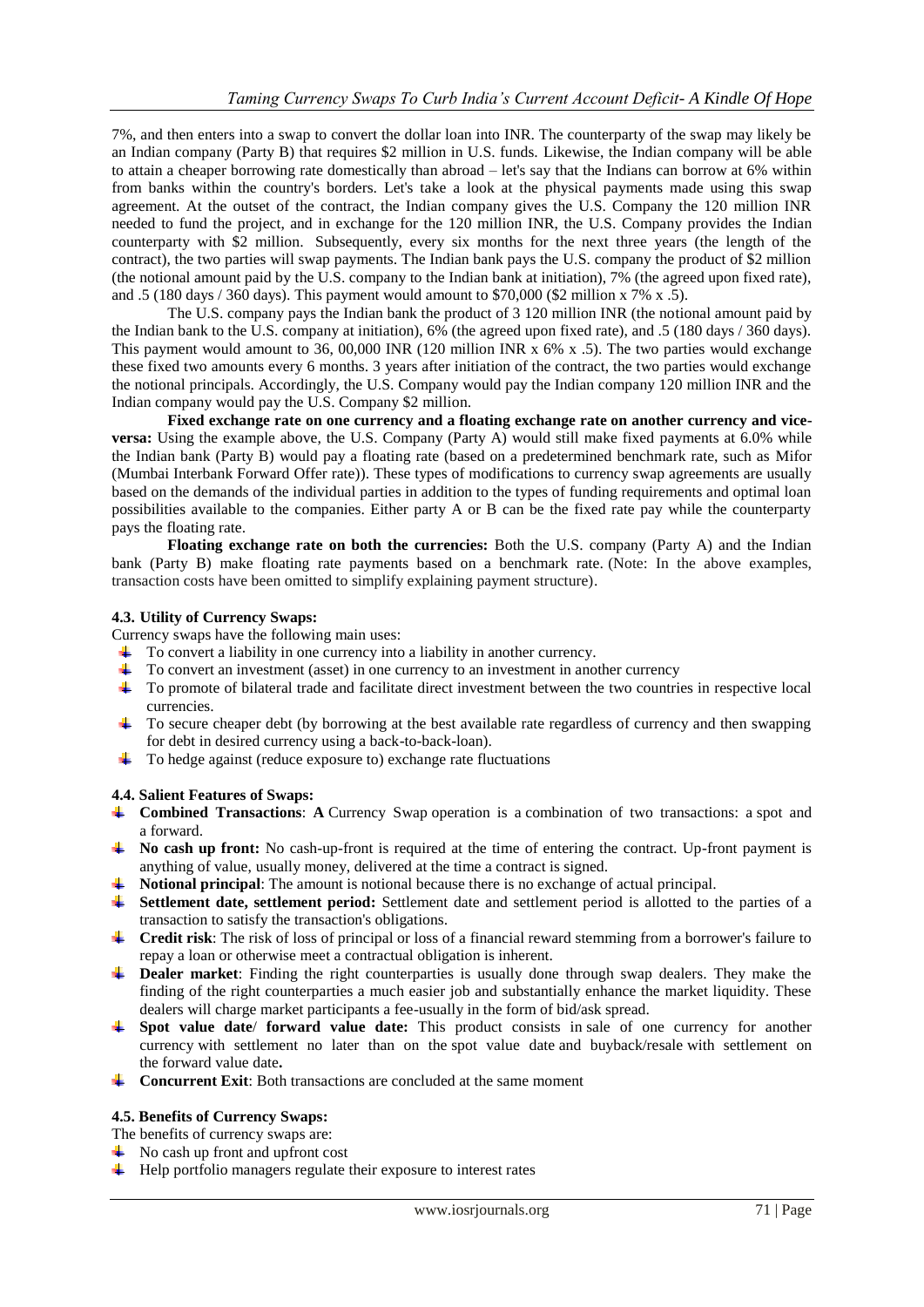- $\frac{1}{\sqrt{1}}$  Speculators can benefit from a favorable change in interest rates
- $\ddot{\bullet}$  Reduce uncertainty associated with future cash flows as it enables companies to modify their debt conditions. Reduce costs and risks associated with currency exchange.
- $\downarrow$  Swap arrangements reduce or eliminate convertibility risk and transfer risk
- Client is fully hedged against foreign exchange risks in terms of both principal and coupons as the swap locks in current market rate
- Companies having fixed rate liabilities can capitalize on floating-rate swaps and vice versa, based on the prevailing economic scenario
- One distinct advantage of the swap is greater recognition of currencies involved in such transactions. Therefore, currency swap in the rupee with our counterparts will help in internationalization of the rupee
- Such mechanisms do provide a stable regime to importer and exporter helping them to concentrate on factors other than currency risk

#### **4.6. The Murky Side of Currency Swaps:**

The drawbacks of currency swaps are:

- $\ddot{\text{+}}$  Highly credit intensive
- Exposed to credit risk as either one or both the parties could default on interest and principal payments
- Liability risk as well as interest rate risk i.e. swap payments are due when floating rate on the payment leg is higher than that the receiving leg
- Vulnerable to the central government's intervention in the exchange markets. This happens when the government of a country acquires huge foreign debts to temporarily support a declining currency which leads to a huge downturn in the value of the domestic currency.

#### **4.7. The Inherent Danger:**

The danger in currency swap usage comes from the interaction of three factors that form a potentially lethal cocktail if the risks are not properly understood and managed.

- The first is leverage. Currency swaps are highly levered instruments. For example, futures contracts in practice often have margin requirements of around 10% (or less) of the value of the contract, yet give onefor-one exposure to changes in the futures price, so provide 10 or more of leverage. Leverage creates the potential for large gains but also large losses if the market moves in the wrong direction.
- The second is volatility; Market volatility compounds the effect of leverage. As volatility in the price of the underlying increases and unexpectedly large price movements occur, the impact of leverage gets exacerbated leading to potentially larger losses on the downside.
- The third is (il) liquidity. Periods of market turmoil are often accompanied by not only higher volatility but also liquidity drying up selectively. This makes it harder to exit unprofitable strategies (or even to hedge the derivative with the underlying), increasing the risk of the derivatives position.

Almost every major derivatives-related corporate debacle can be traced back to a combination of these factors. Here is a small sampling of some famous cases. All but one-the exception is Metallgesellschaft - involved speculative trading, and in all cases, a sharp unexpected market move led to losses that bankrupted the concerned entity. Further detail on the cases may be found in Sundaram and Das (2010, op. cit.).

**4.8. Exiting a Swap Agreement:** Sometimes one of the swap parties needs to exit the swap prior to the agreedupon termination date. This is similar to an investor selling an exchange-traded futures or option contract before expiration. There are four basic ways to do this:

- **Buy out the Counterparty**: Just like an option or futures contract, a swap has a calculable market value, so one party may terminate the contract by paying the other this market value. However, this is not an automatic feature, so either it must be specified in the swaps contract in advance, or the party who wants out must secure the counterparty's consent.
- **Enter an Offsetting Swap**: For example, Company A from the interest rate swap example above could enter into a second swap, this time receiving a fixed rate and paying a floating rate.
- **Sell the Swap to Someone Else**: Because swaps have calculable value, one party may sell the contract to a third party. As with Strategy 1, this requires the permission of the counterparty.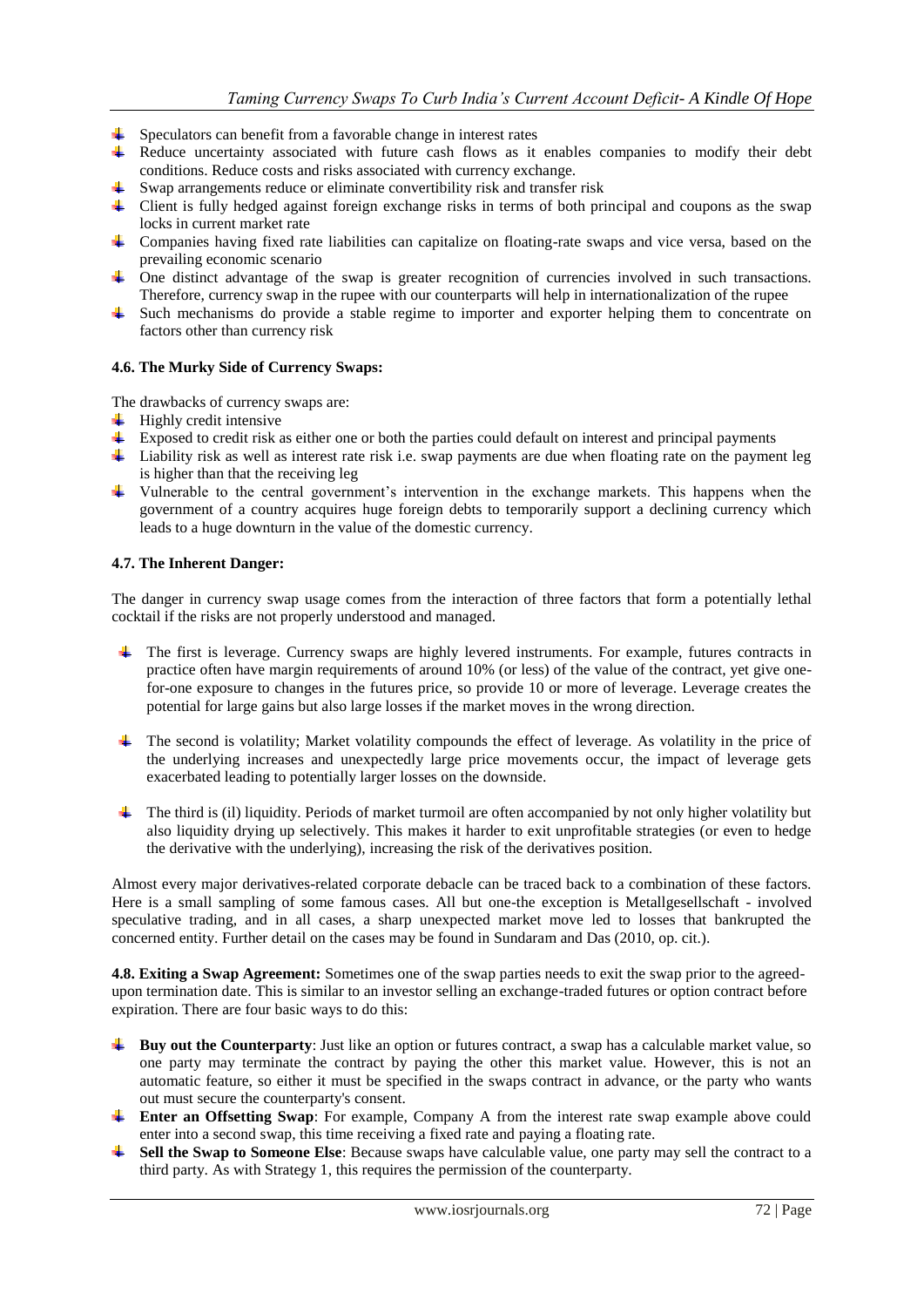**Use a Swaption:** A swaption is an option on a swap. Purchasing a swaption would allow a party to set up, but not enter into, a potentially offsetting swap at the time they execute the original swap. This would reduce some of the market risks associated with Strategy 2.

# **V. The Overdue Policy Response by the GOI to Curb CAD**

During July-December 2013, the following measures were taken by the GOI to stem the depreciation of rupee and contain the CAD:

- $\ddot{\bullet}$  The duties on the import of gold, silver and platinum were increased to 10 percent.
- The limits on foreign ownership of sensitive sectors (such as telecoms and insurance) were further liberalized.
- New restrictions were imposed on Indian residents seeking to send money abroad to buy property.
- In mid-August, the existing limits on overseas direct investments by Indian companies were substantially reduced. However, this policy was withdrawn by the new governor of RBI on September 3.
- $\ddot{\phantom{1}}$  The interest rates limits for deposits meant for non-resident Indians were liberalized.
- ↓ New restrictions on open interest on USD-INR trades were imposed.
- Banks have been banned from trading in domestic currency futures and the exchange-traded options market on their own. Banks can only trade on behalf of their clients.
- $\ddot{\phantom{1}}$  The margin requirement on the domestic dollar-rupee forward trade was increased to 100 percent of the traded amount, which means investors will have to give the entire amount of the transaction upfront.
- The state-owned oil marketing companies ( $OMCs$ ) which buy dollars to finance their imports were asked to trade only with a single state owned bank.

It is surprising to note is that the above-mentioned policy measures failed to arrest the sliding value of the rupee in the currency markets.

## **VI. India's CAD and Her Present Plan**

India has signed currency swap agreements with Japan (\$ 15 billion) and Bhutan (\$ 100 million). China has shown active interest in entering into such an agreement with India but it is yet to be signed. Currently, the government of India is exploring possibilities of entering into currency swap [agreements](http://economictimes.indiatimes.com/topic/currency%20swap%20agreements) with trade partners aiming to shore up exports and bring down trade deficit, which is putting pressure on the rupee. If Indian importers are able to settle bills in rupees, it will lessen demand for dollars and will reduce the pressure on the rupee in the currency market. Trading partners that accept rupee will use it for importing goods from India. However, how far will such measures help stabilize the rupee is debatable. For example, what will be the incentive for our trading partners for entering into such an agreement? Also, since India runs a large deficit on the current account, the impact on the total demand for foreign currency could be minimal.

India is in talks with major trading partners, including Singapore and Japan to accept payment in rupee for a part of their exports. The move will also make the rupee more acceptable in international trade. The assumption is that the rupee is now acceptable de facto as a unit of currency by traders in markets like Singapore and so the barter trade will give it legitimacy. It is one more step to push the rupee closer to capital account convertibility.

It also plans to target oil producing countries such as Venezuela and Iraq, too, for a similar arrangement. But while Iran is a special case, Iraq or Saudi Arabia has problems as they hardly import anything from India. So the rupee chest will be useless for them. It is also reported that China has also shown keenness to start a Yuan-rupee trade while Japan, too, is largely willing to go ahead with such a plan. A larger volume of trade in rupee will expand the onshore market for the currency. Available literature also shows that typically for India and China, it is the offshore market that determines how the domestic currency behaves compared with economies that allow more convertibility, like Brazil and South Korea.

## **VII. Perceived Implications of Currency Swaps**

**7.1.** DOLLAR DEMAND WILL DIP: In actual practice, once currency swap is established, for instance, between India and another country, the exporter will borrow in the currency of importer, sell the currency against the rupee and utilize the rupee for its local operations. On the due date of contract, the exporter will receive the currency of importer from the buyer and pay off the importing currency locally. Same concept will mutatis-mutandis apply to Indian importer.

Therefore, entering into a currency swap will definitely reduce the demand for dollars, particularly when such arrangements are worked out with countries with whom a large trade deficit exists. From that perspective, India can look for such arrangements with China, Saudi Arabia, Iraq, Indonesia, Kuwait, Qatar, Australia and Venezuela, etc., with whom we are running a trade deficit of \$10 billion plus. Even in the case of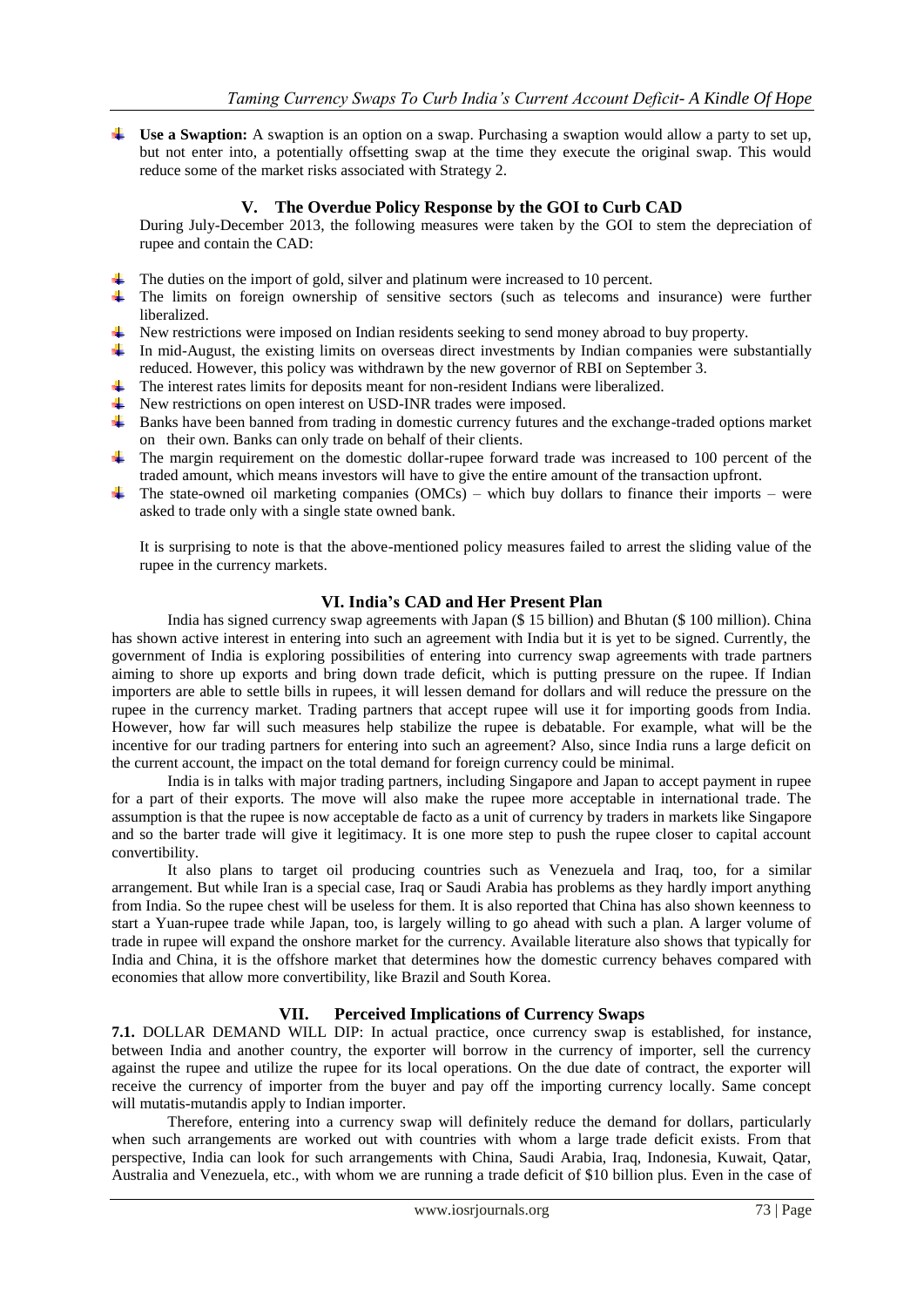these countries, we can give priority to those from whom investment is expected in India so that the swap could also be utilized for encouraging such investments as well. However, one has to be careful to see that such swap agreements, if with many trading partners, terminate at sizable intervals so that no adverse impact is witnessed when they mature. One of the flaws of a local currency settlement mechanism is that it may accentuate trade deficit with a partner country if the domestic industry is not competitive.

*7.2***.** INTERNATIONALISATION: In most swap arrangements, the exchange rate is determined and a fixed exchange rate may provide impetus to imports, particularly when other currencies are depreciating. However, whether the deficit increases the overall trade deficit or simply shifts imports from countries which are outside the swap mechanism to countries which are under the swap mechanism needs to be examined closely.

One cannot draw a parallel with the Rupee Trade Arrangement which we have worked out with Iran as that arrangement is in a specific situation and can be treated as a one-way swap. Its experience cannot be a guiding factor for bilateral swap arrangements.

The major benefit from direct convertibility of the currencies is the reduction in transaction and hedging costs it would facilitate by removing the necessity of involving a third currency, generally the US dollar, in foreign exchange transactions. Such mechanisms do provide a stable regime to importer and exporter helping them to concentrate on factors other than currency risk.

One distinct advantage of the swap is greater recognition of currencies involved in such transactions. Therefore, currency swap in the rupee with our counterparts will help in internationalization of the rupee. This has prompted China to enter into currency swap agreements with over 25 countries. China feels that these arrangements will not only help in internationalization of the Yuan but will also increase its clout in the region. Since this would be a new mechanism where we hardly have any experience in the past, it is better that it is implemented in a gradual way, starting with one or two countries on a pilot basis and based on experience so gained, it may be later extended to other identified countries.

## **VIII. Most Recent Currency Swap Deals (2012-2013)**

- Japan nearly doubled its currency swap with Indonesia to \$22.76 billion in a deal aimed at providing an extra cushion against potential disruptions when the U.S. Federal Reserve begins tapering its massive monetary stimulus.
- Japan also agreed to double its currency swap with Philippines to \$12 billion, while agreeing to re-enter a swap deal with Singapore at \$3 billion.
- India and Bhutan signed a currency swap agreement for up to \$ 100 million to further economic cooperation between the two countries. The currency swap arrangement was signed between the Reserve Bank of India (RBI) and the Royal Monetary Authority of Bhutan (RMAB).
- With the rupee around 65 a dollar in recent times, New Delhi enlarged its agreement with Tokyo to swap the Indian currency with dollars from \$15 billion to \$50 billion till December 2015. [Japan,](http://www.business-standard.com/search?type=news&q=Japan) too, can exchange the yen for dollars, according to the arrangement. The two governments decided to expand the current bilateral currency-swap arrangement from \$15 billion to \$50 billion.
- China and the European Central Bank have signed a currency swap agreement worth 350bn yuan (\$57bn; £36bn). The deal is one of the largest for China as it looks to build a more international role for the yuan. It will last for three years and can be extended if both parties agree.
- \* The Bank of England and its Chinese counterpart have signed a deal likely to boost trade between the UK and China in the Yuan. [The Bank and the People's Bank of China have](http://www.bankofengland.co.uk/publications/Pages/news/2013/082.aspx) signed a three-year currency swap [arrangement](http://www.bankofengland.co.uk/publications/Pages/news/2013/082.aspx) worth 200bn Yuan (£21bn, \$33bn). The UK is looking to become a centre for the Chinese currency, also known as the Renminbi.
- China and Brazil have signed a currency swap deal, designed to safeguard against future global financial crises. The pact will allow their central banks to swap local currencies worth up to 190bn Yuan or 60bn Reais (\$30bn; £20bn).The agreement was signed on the sidelines of the fifth Brics (Brazil, Russia, India, China and South Africa) summit being held in Durban, South Africa.
- South Korea and Malaysia signed a currency swap agreement worth \$4.7 billion in a move to encourage bilateral trade and help curb currency swings. The latest agreement allows the two Asian nations to purchase and repurchase each other's currency of up to 5 trillion won (\$4.7 billion), or 15 billion ringgit. The deal - valid for three years and renewable upon agreement - will allow greater flexibility for businesses to use local currencies for trades that have been commonly settled in US dollars.
- China and Singapore doubled a [currency swap](http://topics.bloomberg.com/currency-swap/) agreement to 300 billion Yuan (\$48.3 billion) after the citystate became the third offshore center for the Chinese currency.
- The Bank of [Japan,](http://www.reuters.com/places/japan) U.S. Federal Reserve, the European Central Bank, the Bank of England and the central [banks](http://www.reuters.com/sectors/industries/overview?industryCode=128&lc=int_mb_1001) of Canada and Switzerland converted their "temporary bilateral liquidity swap arrangements" into standing arrangements that "will remain in place until further notice".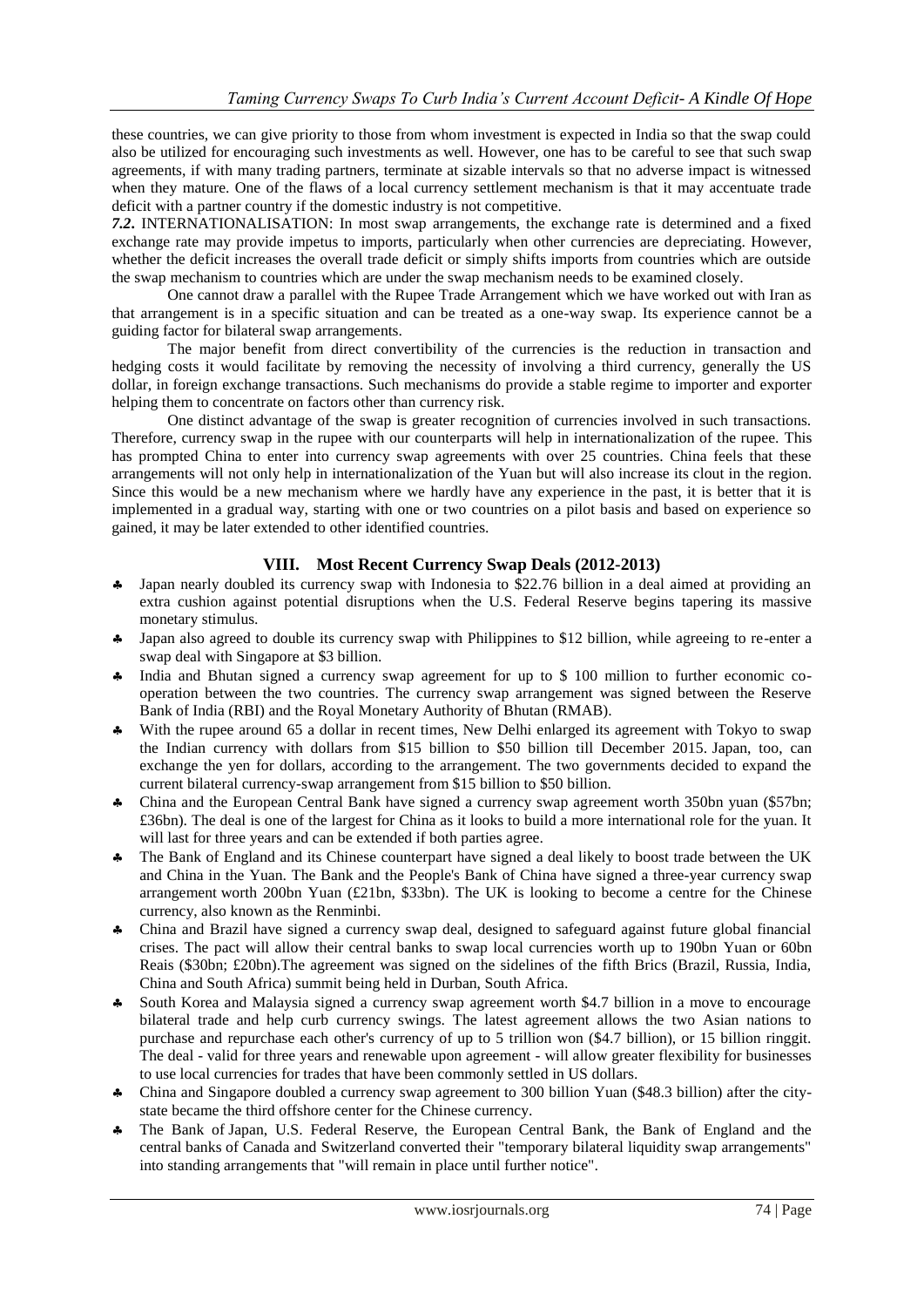# **IX. Lesson from China's Experience**

Prior to its recent agreement with the ECB in 2013, China has concluded bilateral currency swap agreements with 22 other countries or territories of the size of more than RMB2.2 trillion (about US\$360 billion). Except for the U.S. Federal Reserve, most of the world's influential central banks have agreed to currency swaps with China, including the ECB, Bank of England and Bank of Japan, and London has become a leading offshore RMB trading center outside of China. It is expected that the BCSA (Bilateral Currency Swap Agreement) could offer further liquidity to the RMB markets in the Euro zone, encourage the use of RMB in foreign markets, provide more convenience in trade and investment between the EU and China, and also strengthen precautionary measures for a potential financial crisis. The conclusion of the arrangement is also another big step for RMB internationalization.

 ASEAN and China have agreed to utilize a bilateral currency swap arrangement to facilitate the direct use of Renminbi and other local ASEAN currencies for trading, so that trade between them did not depend on a third country's currency (the US dollar). This step is a response to the global situation and with regard to the stability of the overall global currency. It would in a way reduce currency fluctuation that otherwise would be created by importers or exporters of two sides. China and ASEAN strive to sustain the momentum of high growth, and survive the uncertainty in the global economy, although trade may not be at its strongest due to the current global economic situation.

 Eight years after China began exchange rate reform, the Chinese currency Renminbi (RMB), or the Yuan, has advanced 34 percent against the U.S. dollar. The Yuan also gained some 20 percent against the euro over the past eight years. China removed the Yuan's peg to the greenback on July 21, 2005, and moved into a managed floating exchange rate mechanism based on market demand and supply, with reference to a basket of currencies.

 The reform has over the years changed many aspects of the Chinese economy. A rising Yuan has reshaped the export businesses in China, the world's largest exporter. As the currency appreciated at an annual pace of 4%, some export companies with a low profit margin of less than 10 percent were forced out of business.

| <b>COUNTRY</b>            | <b>SIZE (BILLION RMB)</b> | <b>DATE OF SIGNING</b> | <b>PERIOD OF VALIDITY</b> |
|---------------------------|---------------------------|------------------------|---------------------------|
| EU.                       | 350.00                    | Oct.9, 2013            | 3years                    |
| <b>INDONESIA(Renewal)</b> | 100.00                    | Oct.2, 2013            | 3years                    |
| <b>ICELAND</b> (Renewal)  | 3.50                      | Sept.30, 2013          | 3years                    |
| <b>ALBANIA</b>            | 2.00                      | Sept.12, 2013          | 3years                    |
| <b>HUNGERY</b>            | 10.00                     | Sept.9, 2013           | 3years                    |
| UK                        | 200.00                    | June 22, 2013          | 3years                    |
| BRAZIL                    | 190.00                    | March 26, 2013         | 3years                    |
| <b>SINGAPORE</b>          | 300.00                    | March 7, 2013          | 3years                    |

## **CHINA'S CURRENCY SWAP DEALS WITH ITS COUNTERPARTS IN 2013**

Table: 1 Sources: [http://www.china-briefing.com](http://www.china-briefing.com/)

## **X. Conclusion and Suggestions**

The current policy challenges revolve around the fact that whenever there are external shocks hitting the economy and driving prices from the supply side, and there are also imbalances in the economy, these are reflected in exchange rate movements. Consequently, policies and programmes that support the growth of exports as well as the economy's productive capacity remain the main sustainable solution to narrowing the current account deficit and dampening its effects on the exchange rate movements, and hence domestic price stability.

An economic boom fueled by short-term capital inflows and debt-driven consumption is a recipe for currency crash. India's external sector vulnerability is a symptom of a much deeper malaise in overall development strategy and domestic policymaking. Despite the deterioration in major indicators of external sector vulnerability, the policymakers remain complacent in defending India's growth story. There are no quick fixes to country's imbalanced external sector and the Indian economy remains vulnerable to external shocks and global liquidity conditions. Some analysts believe that India can rely on its foreign exchange reserves of \$275 billion to arrest the currency fall. But India's short-term external debt has already reached an alarming level.